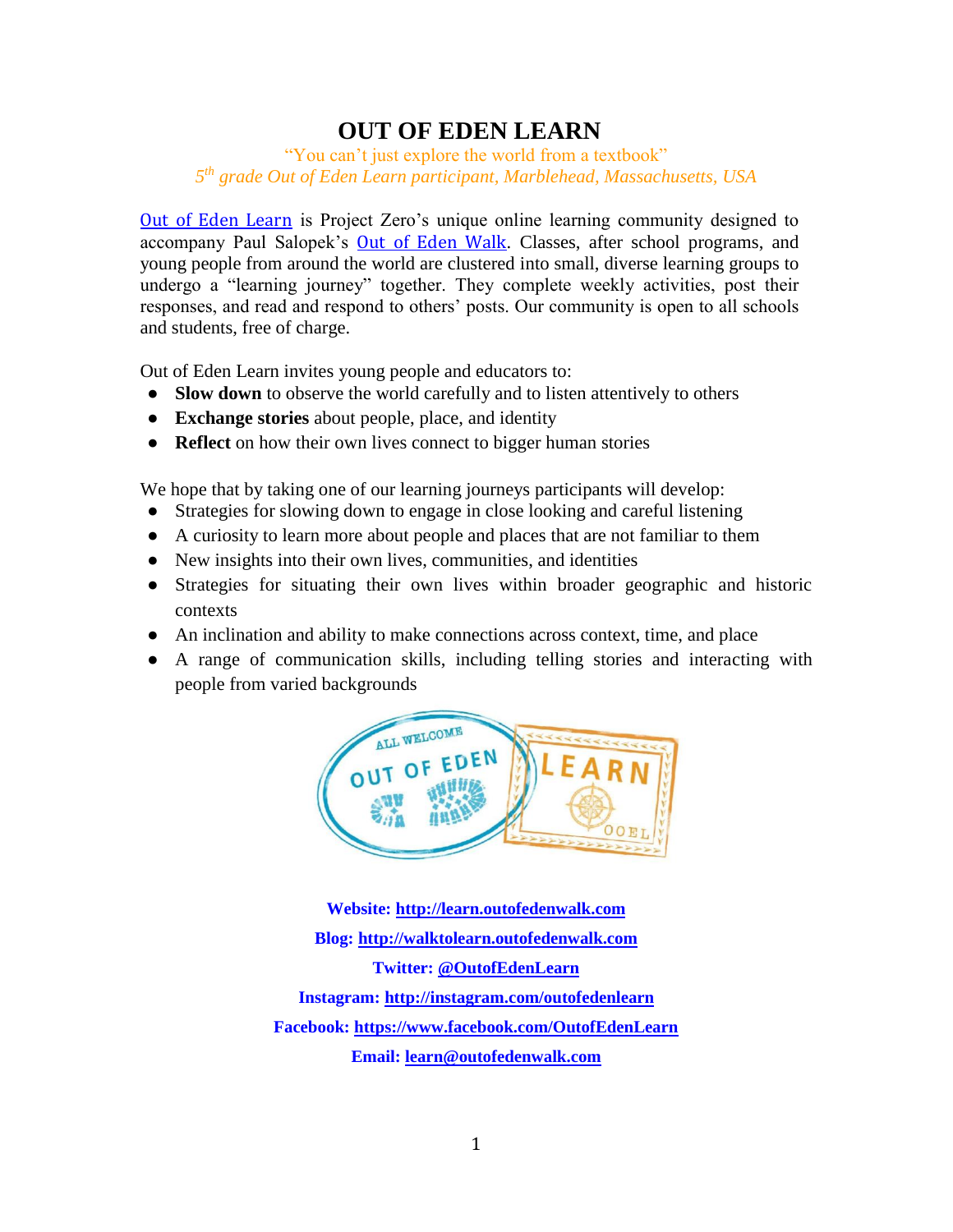# **CORE LEARNING JOURNEY 2: THE PAST AND THE GLOBAL**

### **FOOTSTEP 1: REFLECTING BACK AND LOOKING FORWARD**

### *ENGAGE WITH PAUL'S JOURNEY*

Welcome! We are so glad that you have come back for another learning journey. Your last learning journey invited you to slow down to observe and tell stories about your neighborhood or local area. This learning journey will continue with the theme of careful looking and listening. In addition, we will spend more time thinking about how our lives connect to the past and to the rest of the world. To get started, please do the following:

- Listen to Paul's [welcome message](http://learn.outofedenwalk.com/forum/educator-resources/paul-salopek-materials/pauls-intro-message-recorded-from-the-trail-in-turkey-august-2014/) on Vimeo [here](http://vimeo.com/107155620) or YouTube [here.](https://www.youtube.com/watch?v=K9kIR6ebhpU&list=UUsuoH2mU0m0sbUCfkwk1kqg) This is the same message that you listened to in September but this time round you may notice new things about what Paul is saying.
- Check out Paul's [Instagram account](http://instagram.com/outofedenwalk/) to see recent photos from his walk.
- Read this piece of Paul's writing [link to either [1 Bucket of Wheat = 1 Candy Bar](http://learn.outofedenwalk.com/dispatch/9/) or [Awad's Refrigerator](http://learn.outofedenwalk.com/dispatch/11/): split the sample half-half]. Then click **here** to respond to what you just read. Nobody else in your walking party will see your responses
	- o What caught your attention or interested you about Paul's article?
	- o What questions or wonders do you now have?

### *DO AN ACTIVITY: REFLECTING BACK AND LOOKING FORWARD*

Now it's time to do an activity and post something for your walking party to see. The purpose of this first post is for you to introduce yourself and spark up some conversations with other members of your walking party.

- Write a few lines about yourself. *Be sure not to share your real name.*
- What were some highlights of your first learning journey on Out of Eden Learn? In particular, can you think of two or three posts by other students that especially stood out to you? Please explain what they were and what you learned from them.
- Think back to a photo from Paul's [Instagram account](http://instagram.com/outofedenwalk/) that you liked or found interesting. You can't copy and paste the photos but you can share the link for others to see if you access Instagram from a computer. What did you notice about this photo and what did it make you think? What more would you like to know about the photo?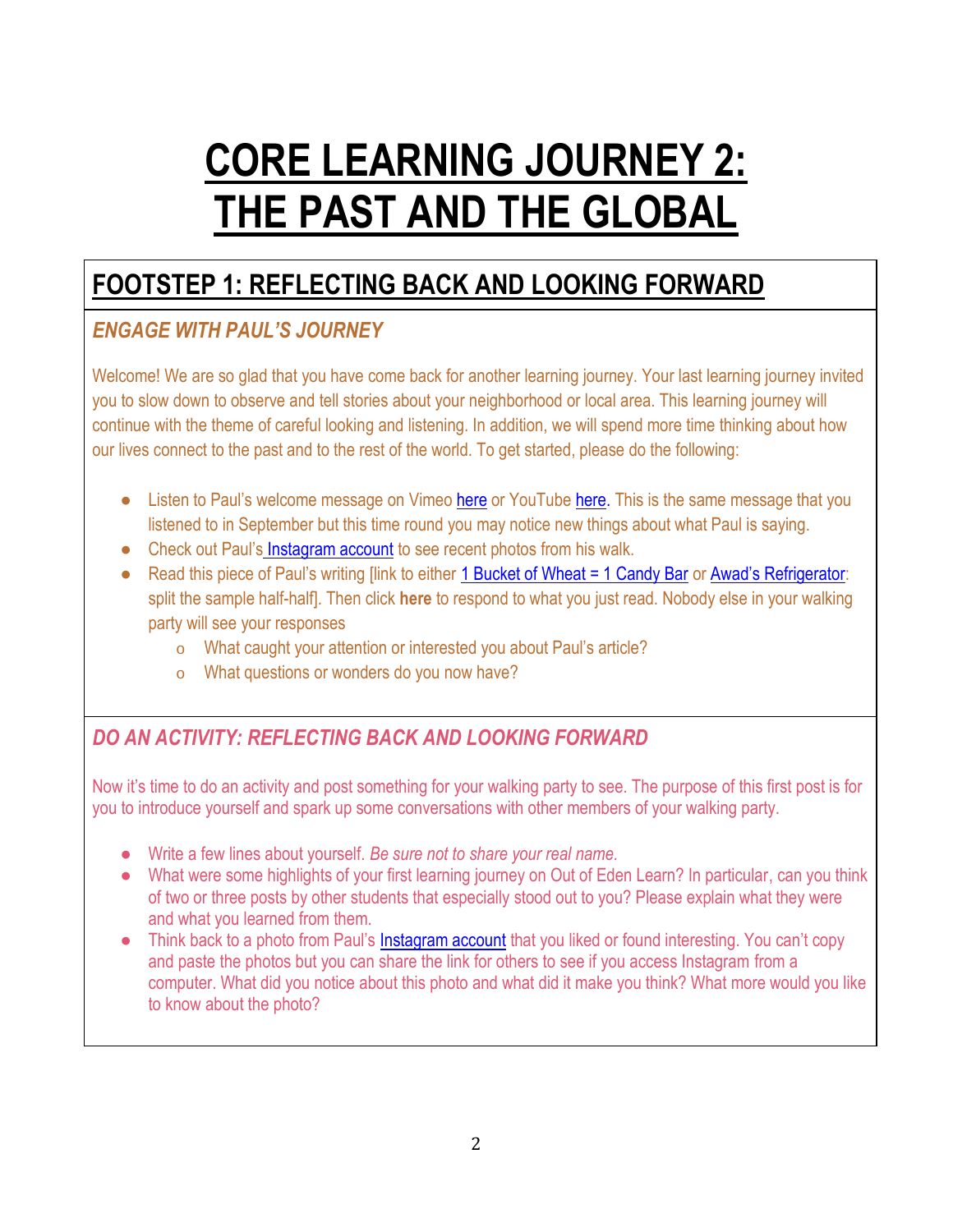#### *INTERACT WITH YOUR WALKING PARTNERS* An important and fun part of your learning journey will be making connections with other young people. Start getting to know who is in your walking party! ● Read what other young people in your walking party have posted. ● Leave detailed comments and questions for *three* students who are not in your class or program. Use the "Creative Questions & Sentence Starters" thinking routine found [on this](http://learn.outofedenwalk.com/thinking-routines/) [page](http://learn.outofedenwalk.com/thinking-routines/) to help you get started. ● **Connect**: Do you feel a connection with anything another student shared, either about themselves or about Paul's walk? If yes, share a comment about it. (See the interface below.) 2  $\chi$  $\bigcirc$ ခြ λ, × **Tools for Discussion Thinking Routines Discussion Idea**  $\mathbf{X}$ **Connect** Make a connection between something in the post and your own experiences, feelings, or interests. Respond to any comments or questions other students have left for you.

# **FOOTSTEP 2: CONNECTING OUR OWN LIVES TO THE PAST**

### *ENGAGE WITH PAUL'S JOURNEY*

Welcome back for Footstep 2! In his writing, Paul often refers to our shared human history. He is especially interested in exploring how history can help us to understand or think in new ways about our lives today.

Read [1,981 Degrees Fahrenheit,](http://learn.outofedenwalk.com/dispatch/3/) noticing how Paul writes about early human history and why we should know about it.

### *DO AN ACTIVITY: MAP YOUR OWN CONNECTIONS TO THE PAST OR HISTORY*

The aim of this activity is to invite you to think about how your own life connects to the past or history. We have made the activity very open-ended so please feel free to tackle it in any way you want. However, we do ask that you try to make some connections to the past, including before you were born. You can go back to very early human history like Paul or stick to more recent history: it is up to you.

1. BRAINSTORM. Make a list of the ways in which you think our human past or history is connected to who you are and the life you are living or expect to live. You can include events, individuals or groups of people, trends, developments and/or themes that extend over a few or many years. You do not need to turn in this list.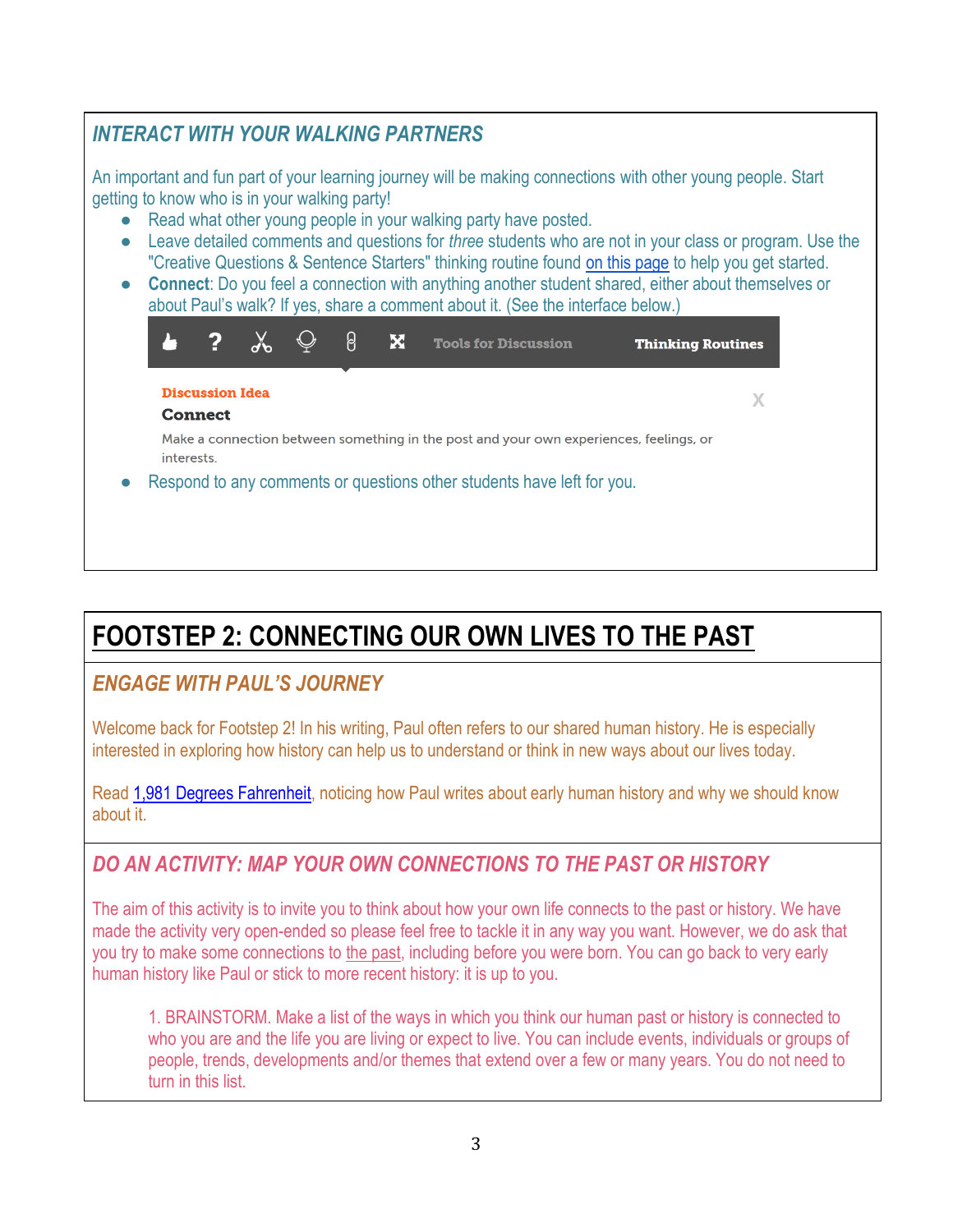2. DIAGRAM. Now use this list to help you to draw a diagram or picture to explain how our human past or history is connected to who you are and the life you are living or expect to live. Organize your diagram in a way that you think makes sense. If you like, you can use lines or arrows to show connections or influences among the different parts of your diagram. You can draw your diagram by hand and then photograph or scan it or you can draw the diagram electronically in any application you like. Remember not to include your real name in the diagram.

3. PLACARD. Please write a placard to help other people understand what your diagram is about and why you made it the way you did. A placard is a short written description such as you'd find in a museum or gallery next to an exhibit. You can also give your diagram a title.

4. REFLECTION. In what ways do you think your diagram was influenced by the place in which you live?

### *INTERACT WITH YOUR WALKING PARTNERS*

We hope you find it interesting to browse through other people's diagrams and stories. Follow these instructions to respond thoughtfully to a person of your choice. Please make sure that you completed the INTERACT instructions from last week if you were waiting for other students to post.

- Choose *one* person who is not from your class or program. Look at his or her diagram post slowly and carefully. What catches your eye and makes you want to learn more? What is interesting or thought provoking about the map and its story?
- **Snip**: Write a response that involves "snipping" that is, copy a phrase, sentence or section of what the person wrote that caught your attention and paste it into the comment box. Then ask a question about what you chose to snip, or say what you found interesting or important about it. Please make your comment as detailed as possible.



### **FOOTSTEP 3: LEARNING FROM OTHER GENERATIONS**

### *ENGAGE WITH PAUL'S JOURNEY*

Welcome back for Footstep 3! This week we will explore what we can learn by talking to people who belong to a different generation to our own.

Read [Sami's World.](http://learn.outofedenwalk.com/dispatch/12/) Notice how Sami talks about his own past, as well as the past of his city and country.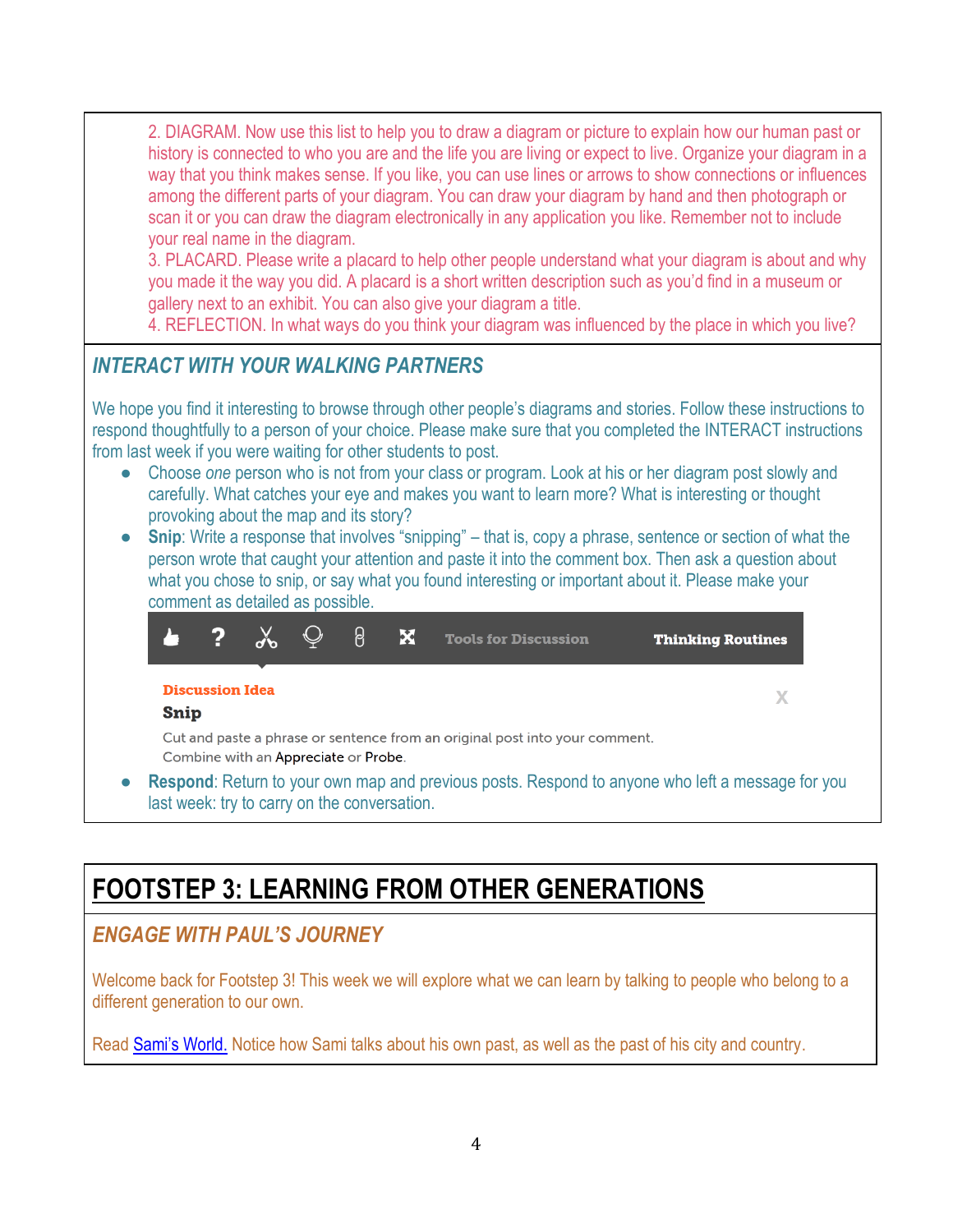### *DO AN ACTIVITY: TALK TO SOMEONE OVER THE AGE OF 50*

As Paul walks, he is constantly trying to talk to and learn from other people. In the last learning journey you interviewed someone from your neighborhood or local area. This time we are asking you to talk with someone from an older generation so that you can learn about the connections they make between their own lives and the past.

Please let the person you talk to choose from one of the following options.

- 1. Ask the person to do the activity that you did for the previous footstep that is, draw a diagram to show how our human past or history is connected to who you are and the life you are living. Ask them to talk about the diagram and to explain why they did it as they did.
- 2. Ask the person to talk to you about an object that is important to them. We would like the object to be at least 30 years old. Maybe it is something that meant a lot to the person when he or she was young; maybe it is something that has been passed down through his or her family. Look at the object slowly together, using the [See, Wonder, Connect routine.](http://learn.outofedenwalk.com/thinking-routines/)
	- o What do you both notice about the object?
	- o What do you wonder about it?
	- o What connections does the person you are interviewing make to this object? Can they tell you a story connected to the object?
- Share the highlights of your conversation with your walking party. If possible please share the diagram the person drew or a photo of the object you looked at together.

### *INTERACT WITH YOUR WALKING PARTNERS:*

Now it's time to find out how other people's interviews went and what they found out. This week you are welcome to choose how you want to use our toolkit – feel free to be creative!

- Choose two posts from other students to look at and respond to.
- Engage: Choose one or more strategies from the toolkit to help you to listen and respond thoughtfully to another student in your walking party. Be specific about what you find interesting or what you want to learn more about.



#### ● Probe: find out more about the other student's perspective by asking him/her some thoughtful questions.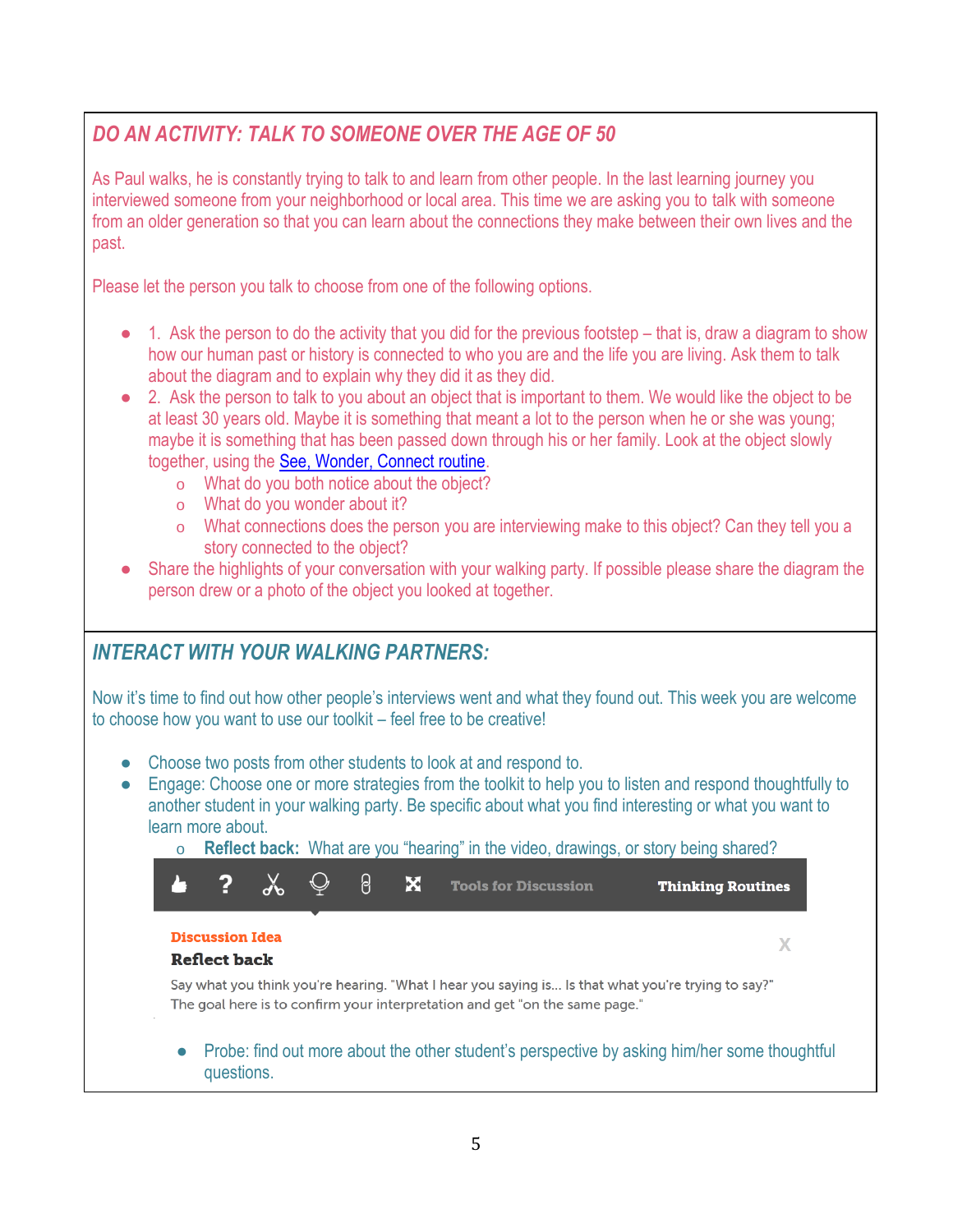#### $\lambda$   $\odot$  $\blacktriangle$  $\overline{?}$ ု႕  $\mathbf x$ **Tools for Discussion Thinking Routines Discussion Idea**  $\chi$ Probe Probe for more details. Ask questions that will help give you more insight into another person's perspective. Respond: Return to your own posts. Respond to anyone who left comments or questions for you: try to carry on the conversation or join in other conversations.

### **FOOTSTEP 4: CONNECTING EVERYDAY OBJECTS TO BIGGER SYSTEMS**

### *ENGAGE WITH PAUL'S JOURNEY*

.

Welcome to Footstep 4! For this footstep we are continuing to practice careful looking and to think about how things that surround us connect to bigger systems.

Read [Electronic Oasis.](http://learn.outofedenwalk.com/dispatch/8/) You read this article on your last learning journey but we think that you will notice new things this time around. In particular, notice how Paul connects small details to bigger stories going on in the world

### *DO AN ACTIVITY: CONNECTING EVERYDAY OBJECTS TO BIGGER SYSTEMS*

The purpose of this activity is to invite you to look closely at an everyday object and then make connections between what you notice and bigger systems that the object might be part of.

#### **SYSTEM: A group of interacting parts that move or work together to make something happen.**

1. Pick an object in your home, classroom, or neighborhood. Look closely at the object for at least five minutes and note down as many features as you can. Here is Shari from the Out of Eden Learn team modeling what she notices about a pencil. [Click here](http://learn.outofedenwalk.com/forum/educator-resources/resources-from-project-zero/sharis-pencil-audio/) to listen to an audio.

2. Next, generate a list of questions or 'wonders' that you now have about your object. Here are some of Shari's questions about the pencil:

- · How are pencils made, and who makes them?
- $\cdot$  How do you get the lead inside the pencil? (Is it really lead?)
- · What kind of wood are pencils made of, and where does it come from?
- · What is the history of the pencil? Where was it invented?
- · What is the impact on the environment of making pencils?
- Why does your handwriting get messier when the tip is newly sharpened?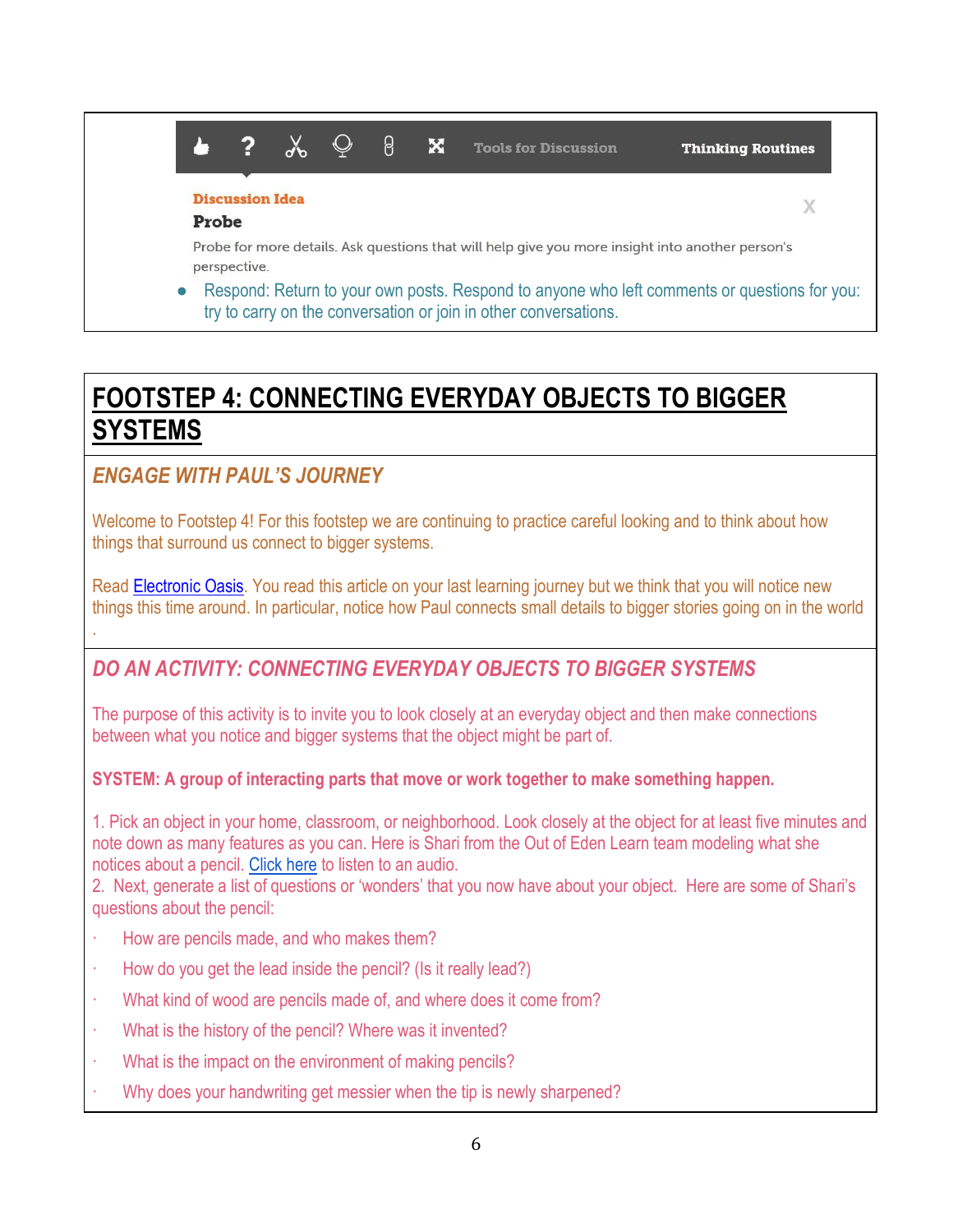3. Now think about some different **systems** that your object might be part of. Here are some examples for Shari's pencil:

Pencils are probably made in a factory that has a system for making them.

· Pencils are connected to a bigger system of writing, that includes other things like paper, people's hands (to write with), notepads, erasers.

- Pencils are connected to a system of trade because they are sold around the world
- · Pencils are connected to a system of human communication, because we write notes to other people.

4. Pick one of the systems connected to the object and try to imagine the system in action. Draw a diagram that shows the different parts of the system and how they might interact. If you want, you can do some research about the object, or the system it's a part of, before drawing your diagram. Post your diagram online for others in your walking party to see. If you can, include a picture of your object.

### *INTERACT WITH YOUR WALKING PARTNERS:*

Take a look at other students' diagrams and respond to one post from students in your walking party, using the following two tools.

● **Connect**: Choose one diagram that shows a system that you might be connected to in some way and explain what that connection is. For example, the object might be something that you use in your own life, or you might be connected to one of the parts of the system shown in the diagram.



### **FOOTSTEP 5: NOTICING GLOBAL FORCES IN THE EVERYDAY**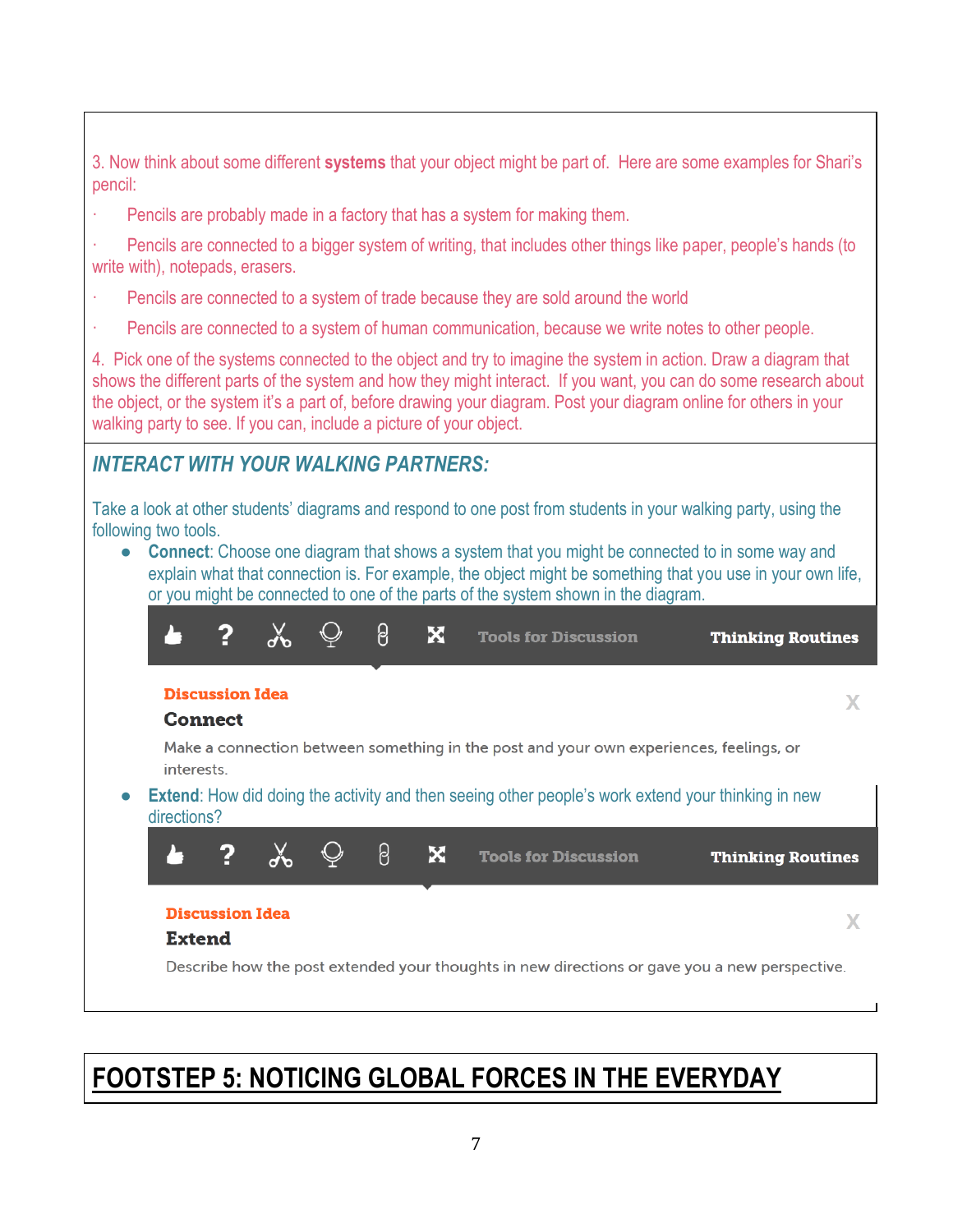### *ENGAGE WITH PAUL'S JOURNEY*

Welcome to Footstep 5! We will start this week by thinking about the special effort that Paul makes to find out how something he is observing at the local level connects to bigger developments happening out in the world.

Read [Pneumococcus](http://learn.outofedenwalk.com/dispatch/10/), Paul's account of how he got ill after leaving the sterile conditions of the desert.

### *DO AN ACTIVITY: FINDING THE GLOBAL IN THE LOCAL*

This week we are going to start thinking about the ways in which local neighborhoods are connected to global forces. How are the lives of people in one place affected by changes or developments taking place around the world? In what ways are people's lives in one place similar to people's lives in many other places?

- Choose one of the following websites that feature pictures of everyday life in different places:
	- o [Everyday Africa](http://instagram.com/everydayafrica)
	- o [Everyday Middle East](http://instagram.com/everydaymiddleeast/)
	- o [Everyday Eastern Europe](http://instagram.com/everydayeasterneurope/)
	- o [Everyday Latin America](http://instagram.com/everydaylatinamerica/)
	- o [Everyday Asia](http://instagram.com/everydayasia)
	- o [Everyday USA](http://instagram.com/everydayusa/)
	- o [Everyday Iran](http://instagram.com/everydayiran/)
- Pick one photo that you find interesting.
- Look closely at the photo you have chosen for 30 seconds. Jot down 10 things that you notice about it.
- Look at the photo again. Jot down 10 new things that you notice about it.
- Which things might indicate that we live in a globally connected world? Why do you say that? What else might you need to find out to be sure that you're seeing signs of global forces? What other questions do you have about the photo? Please note that there are no "correct" answers to these questions.
- Please be sure to share the link of the photo you looked at so that everyone will know what you're writing about

### *INTERACT WITH YOUR WALKING PARTNERS*

This time you are going to build directly on the work of one other student. Try to find a post that nobody else has responded to.

- Share your own thinking by adding some additional things that you notice in the photo that might be signs of global forces or connections.
- **Extend**: Did the post extend your thinking or give you a new perspective? If so, share how.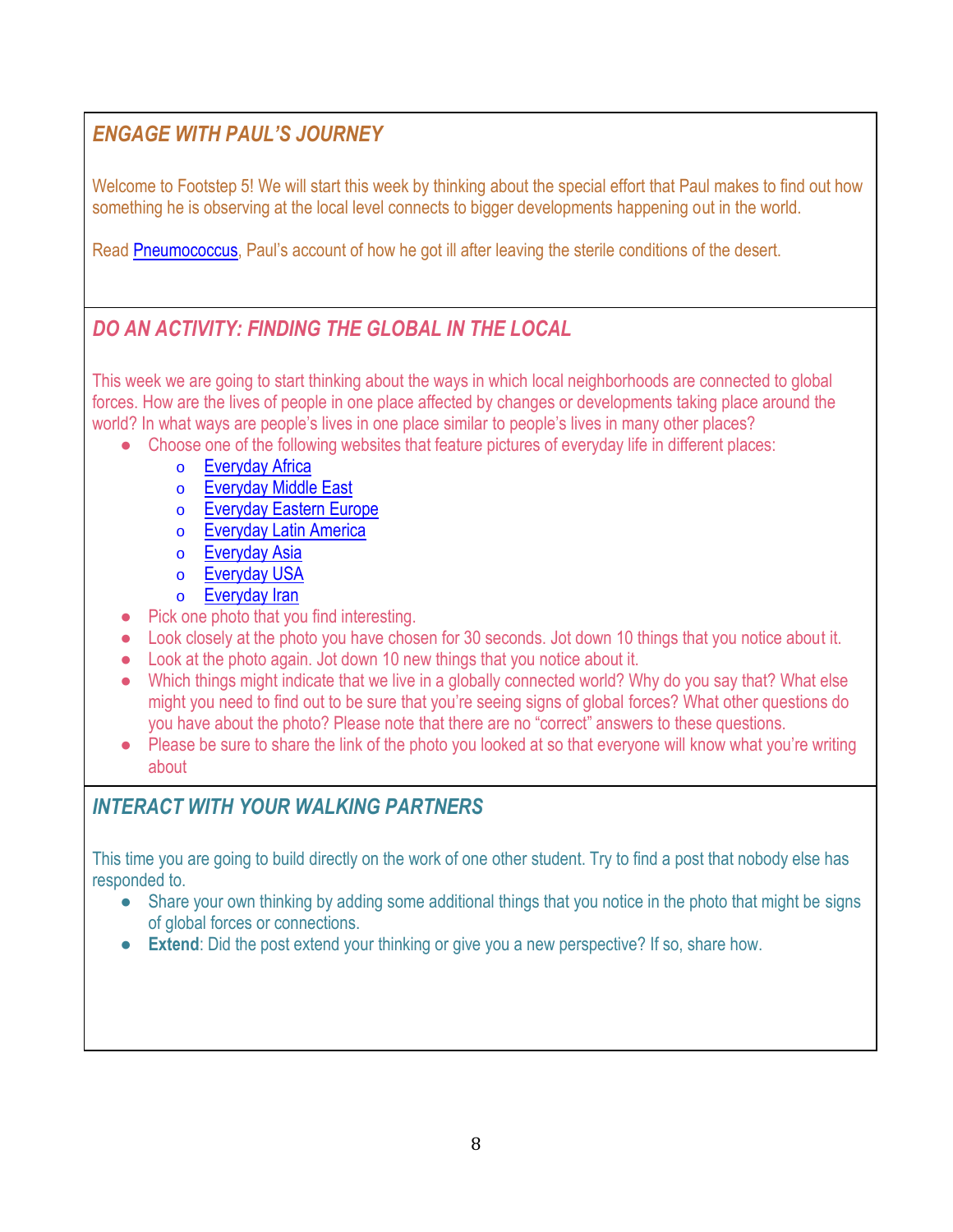#### $\overline{2}$  $\chi$ ြု  $\bigcirc$ A.  $\mathbf{x}$ **Tools for Discussion Thinking Routines Discussion Idea** X **Extend** Describe how the post extended your thoughts in new directions or gave you a new perspective. Respond: Return to your own posts. Respond to anyone who left comments or questions for you: try to carry on the conversation or join in other conversations.

## **FOOTSTEP 6: PLANNING NEXT STEPS**

### *ENGAGE WITH PAUL'S JOURNEY*

You have reached the final footstep of this learning journey! We hope you will enjoy this concluding footstep.

Read this piece of writing by Paul [link to either [1 Bucket of Wheat = 1 Candy Bar](http://learn.outofedenwalk.com/admin/r/43/9/) or [Awad's Refrigerator](http://learn.outofedenwalk.com/admin/r/43/11/): split the sample half-half]. Then click **here** to answer a couple of questions. Nobody else in your walking party will see your responses.

- What caught your attention or interested you about Paul's article?
- What questions or wonders do you now have? (or alternative questions from Footstep 1)

### *DO AN ACTIVITY: PLANNING A NEW JOURNEY*

As a concluding activity, we are giving you two rather different options. Read on and pick the one that most appeals to you.

#### OPTION 1: DESIGN YOUR OWN ACTIVITY

Design an activity of your own that is related to Paul's Out of Eden Walk. It could be something you do by yourself, something you do with a small group or the whole class, or something you do collaboratively online with students from another class in your walking party.

- Once you've designed your activity, please post your activity for your walking party to see.
- If you worked with other students, each of you should post the same thing but please list the user names of everyone who worked on it.
- If the activity you have in mind is manageable you can go ahead and do it right away. If and when you complete your activity, your teacher can email it to us and we may share it in one of our galleries.
- If your activity is more ambitious, you may want to spend this week designing and planning it, with an eye to completing it over a longer period of time.
- We encourage you to use your imagination, and we hope that you have fun with this final footstep! We may feature your work in a special gallery on our website.